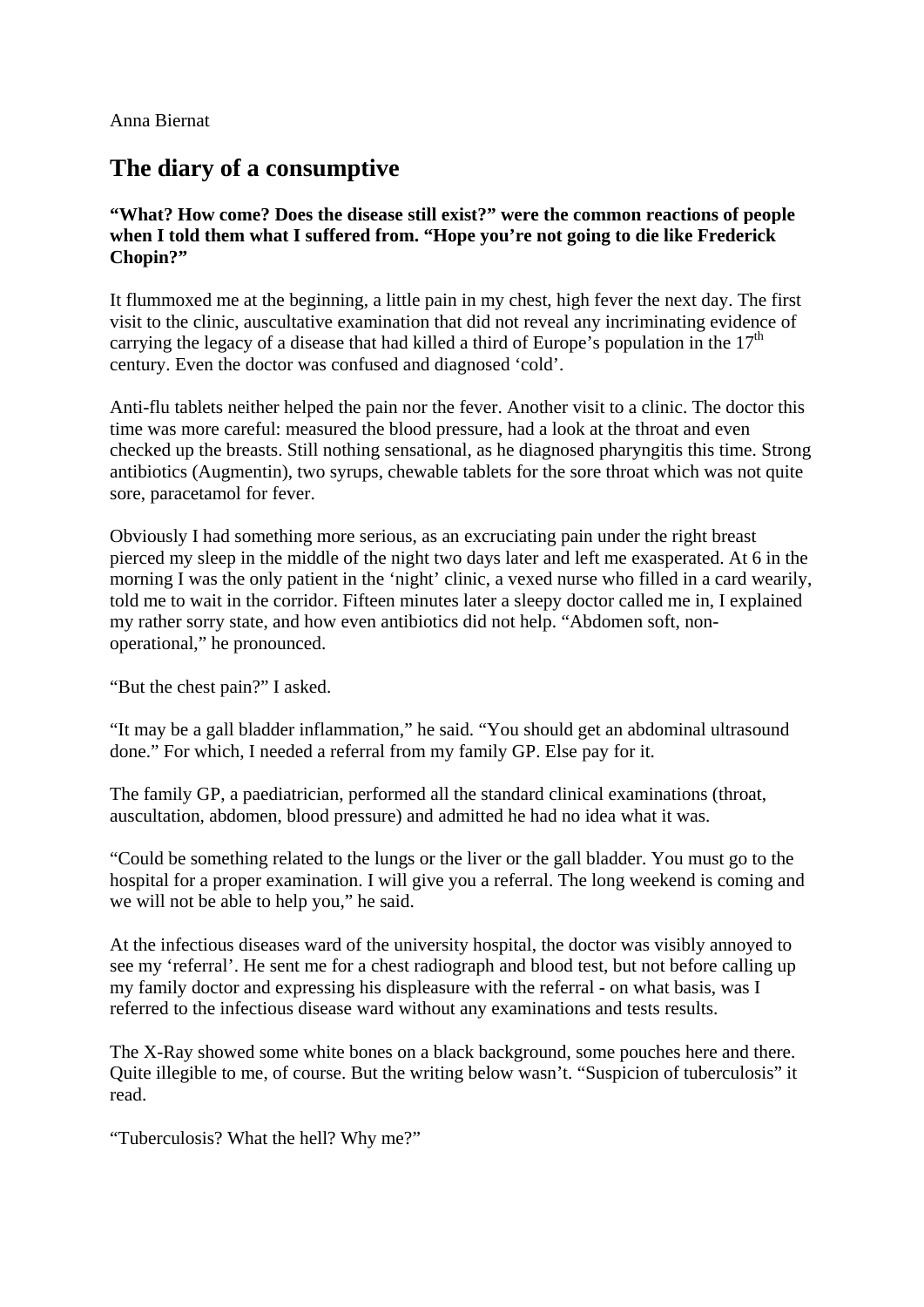"Do not worry, it could also be pneumonia. Blood tests came out fine. We found a source of pain: a pleural effusion. You must consult the pulmonary clinic," the doctor tried to calm my nerves.

Yet another set of tests at the pulmonary clinic. I was told even further tests were needed. "There's a pulmonary cavity in your right upper lung lobe. It is characteristic of tuberculosis." Unsettling enough.

**The fourth day in the hospital.** More pictures of the chest, computer tomography of the lungs, more blood taken for testing. Still no clear diagnosis. A positive result (2 cm swelling) tuberculin test, but no one's ready to commit, and I am told, it "neither confirmed nor excluded TB." Funny language that!!

By the time I was almost an exhibit, a popular figure of speech. A long weekend drew in Poland, sending most of the senior doctors to vacation and other more interesting places that the hospital. Only a few change doctors were managing the hospital and one would diligently show up every morning after breakfast. May be to gather better clinical experience!

My visitors, thanks to Wikipedia and online health manuals, come up with revelations. "I've heard that TB is curable, so do not worry. The treatment takes a long time though, even up to a few years," a friend said. "I have read that the mycobacteria do not like the sun. Good that your bed is right by the window," my mother announced.

**Boredom as hell. The seventh day in the hospital, a bronchoscopy.** The technique's about inserting an instrument into the airways, a rather unpleasant exercise, but fortunately enough, did not last long. Result would be two days later, I am told.

A more charitable friend lent me a wireless modem for Internet access and I also read Wikipedia: "Increased risk of tuberculosis concerns: AIDS patients, drug addicts, alcoholics, people with impaired T cell-dependent immune system, homeless and malnourished, immigrants, persons over 65 years old." Surprising indeed because I could not, in all magnanimity, fit myself into any of these categories. I am 26 and healthy, what's more, as a child I was vaccinated against tuberculosis.

But I was in august company, the Internet told me, some silver living at least, in the same league as Honore de Balzac, Anton Chekhov, Franz Kafka, Moliere, Friedrich Schiller, Amedeo Modigliani, Frederic Chopin, Cardinal Richelieu, Eleanor Roosevelt, George Orwell, Niccolo Paganini. Thinkers, artists, poets, authors, musicians.

It might have come as a shock to Europeans, my family members, friends, ears unaccustomed to hear about it, eyes unfamiliar in reading about it in newspapers. But it does exist and kills a sizeable number of people every year around the world. Europe also, at one point in history not too distant, had fallen prey to tuberculosis. Shrouded in myths and misconstrued notions at the beginning of  $17<sup>th</sup>$  century, people imputed it even to vampires. Red eyes, pale complexion, weight loss, low body temperature and haemoptysis – what else it probably could be?

And it was a disease of the talented but poor, intelligent but idealistic – authors, poets, painters, musicians – across continents, across countries. The romance and reflections were scattered through literature and society, the disease linked directly to creativity.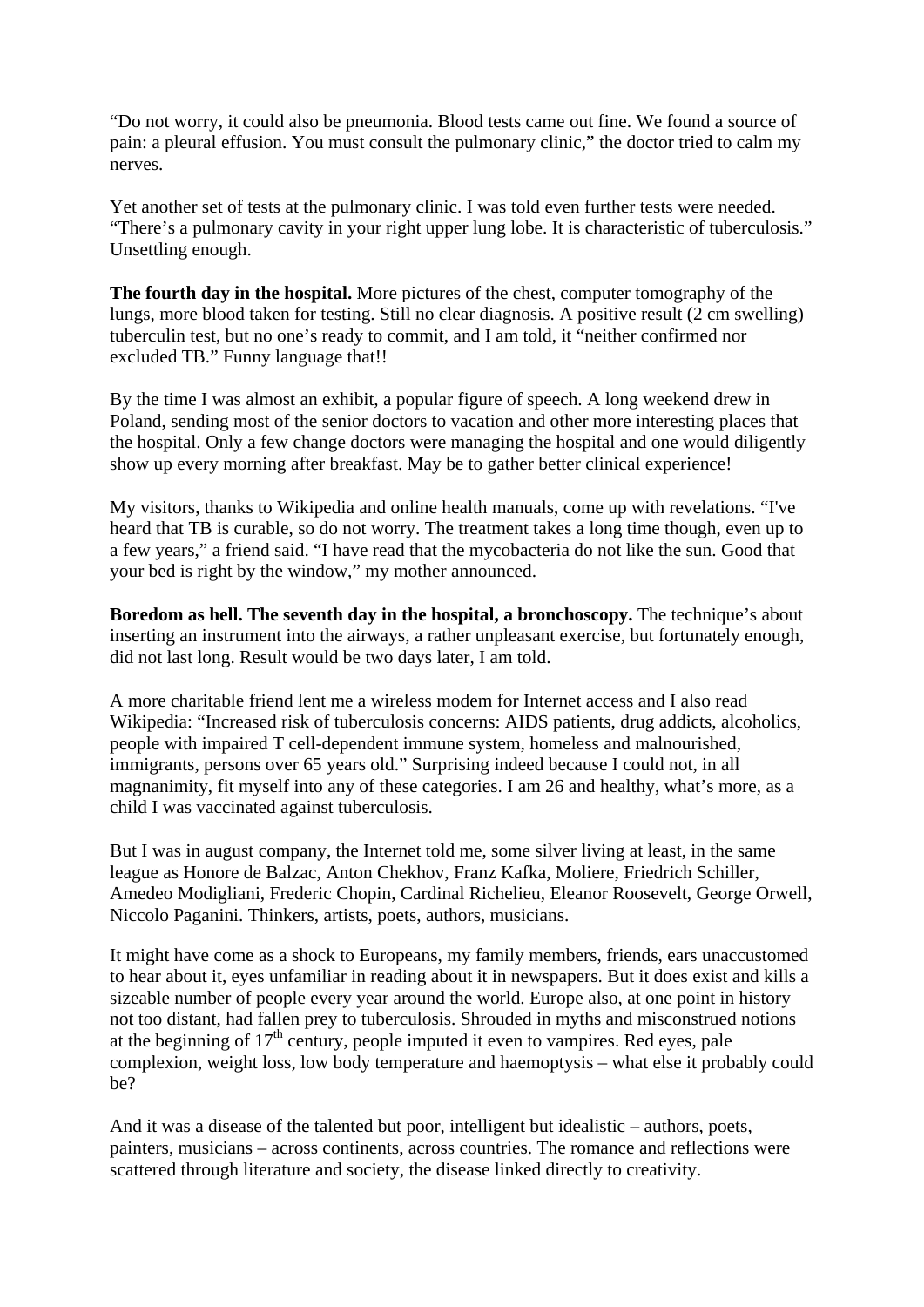When in the late nineteenth century Robert Koch discovered the mycobacterium tuberculosis, there were new hopes of eradicating the epidemic. In 1921 the vaccine was used for the very first time and 25 years later the first effective medicines for tuberculosis were introduced.

Doctors, despite admitting that the number of TB patients was growing every year in Poland were intrigued by my case. Everyone asked: "Where did you bring it from?"

The most likely source seemed my stay in India for 10 months. According to the World Health Organisation, India accounted for one fifth of tuberculosis cases worldwide, or two million annually. Almost half of the patients suffer from the active pulmonary TB which means they have the ability to infect others, and for about 330,000 the disease proves fatal. In the European Union in 2007 there were a total of just over 80,000 cases of tuberculosis reported with the most (25,000) from Romania. In Poland, every year around 9,000 people fall victim to the disease.

According to the WHO, one third of the world's population is infected with TB bacillus, but only 2-3 percent of these people would develop symptomatic tuberculosis. In the remaining cases bacilli stay dormant and the illness may occur only after even several years. Or it may never. This happens in only 10 percent of all the infections. The greater resistance of the organism, the less chance of developing the disease.

**The 10<sup>th</sup> day in the hospital.** Regular morning visit by my doctor, and some mixed news. "Yesterday it seemed that you could go home soon. The basic tests showed no mycobacteria. Unfortunately, today we received the results of genetic probes and they proved positive," he said. It seemed there were indeed a few mycobacteria floating in my lungs, not enough to infect others but adequate to damage my lungs.

But there was elsewhere. The TB medicines were apparently not readily available in Poland. "We can't let you go home unless we're sure you have these medicines," the doctor said.

Production of the primary anti-TB medicine was stopped by Polish pharmaceutical company Jelfa in the beginning of the year. Stocks of medicine were bought by hospitals and warehouses were empty. It was the same story with the Czech product, Nidrazid as well.

Patients with tuberculosis in Poland are eligible for compulsory, free treatment. Unless one is highly infectious, treatment could be continued at home. But then, "We can not let you go home, with no certainty that you will have a guaranteed supply of Isoniasid. The best solution would be to buy these medicines abroad. Meanwhile, we will send the request to the Ministry of Health to import the drugs for you," I am told.

My personal search begins. A Czech friend's mother has got a pharmacy in Brno. They have the missing medicine. The Package Price: 7 euro.

There were too many questions I needed answers for. "How long will it last? Can I do sports? Will I be able to work? Can I drink alcohol? Kiss men?"

The 13<sup>th</sup> day in the hospital, news about my illness has spread far and wide. Friends are cautious in expressing their affection during the visits.